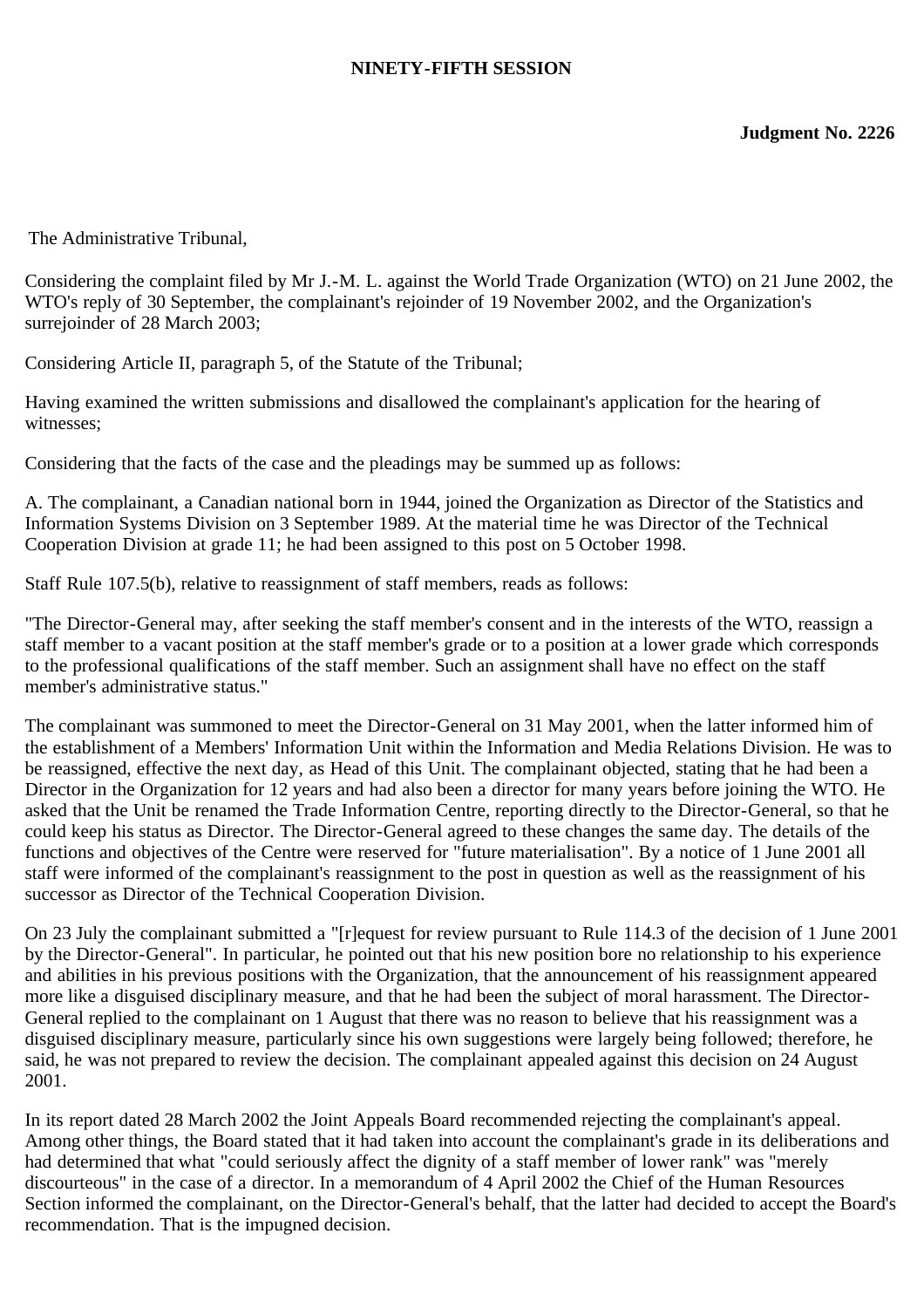B. The complainant contends that the decision to reassign him violated Staff Rule 107.5(b), which grants the Director-General the authority to reassign a staff member only after seeking the latter's consent. He asserts that the Director-General, while informing him of his reassignment to the Members' Information Unit, told him that he was "not in the mood to negotiate"; it was because of his own "contemporaneous objection" to the reassignment that he was able to negotiate the retention of his title as Director. Additionally, Rule 107.5(b) requires that a reassignment correspond to the professional qualifications of the staff member. But that was not the case here: he was reassigned to a non-existing Centre with no staff. He submits that, even though he was allowed to keep the title of Director, he had been constructively demoted. He contends that his reassignment was a disguised disciplinary measure. He points out that although his reassignment to the Centre could be considered, in retrospect, to be in the interests of the WTO, it would be unfair to accept any argument to that effect made by the Organization, since he was the one who suggested the Centre. In any event, this does not mean that the reassignment was "proper" and it should not have resulted in unfair treatment.

He argues that the decision was procedurally irregular and flawed. He should have been given the opportunity to discuss the decision, and he also should have been given the real reasons behind it, as the Tribunal's case law requires. Not only was he denied proper notice and the opportunity for consultation or discussion about the reassignment, but he was not provided with the reasons for it. The only explanation given to him was that the Director-General was dissatisfied with the alleged mishandling of a particular programme. However, he says, at the time in question he was not responsible for the programme; in fact, it came under the responsibility of the staff member who was eventually named as his successor.

The decision also constituted an abuse of power. He alleges that he was reassigned as a pretext for rewarding another staff member with his post. The circumstances surrounding the decision create the "presumption and appearance" of impropriety. In addition, the decision was flawed because it was based on the Board's report which itself was flawed. He considers the most "stunning" aspect of the Board's report to be the application of a different standard of treatment of directors over any other staff.

The method and manner used by the Administration to reassign him had been designed to offend his professional and personal dignity. He was not given any funding, staff, space or other resources necessary to establish and administer the Centre. He alleges that the decision is discriminatory and based on bad faith on the part of the Administration. He is the only Director to lose his post and responsibilities "in such a hostile and insulting manner". The conditions he has been subjected to amount to a constructive termination of his appointment. He believes that the actions of the Director-General towards him amount to a *prima facie* case of psychological harassment.

He asks the Tribunal to quash the decision to reassign him and to be reinstated as Director of the Technical Cooperation Division, with retroactive effect from 31 May 2001. In the event that he cannot be reinstated in that post, and in the event that the Tribunal concludes that his reassignment constitutes a constructive termination of his appointment, he claims a lump sum equivalent to his salary, entitlements, benefits, adjustments and such other emoluments that he would have received between 31 May 2001 and his expected mandatory retirement date of 30 April 2006. He claims moral and punitive damages under several heads, totalling 2,000,000 United States dollars, plus legal fees and costs of 25,000 dollars. He also claims interest at 8 per cent per annum as from 31 May 2001 on all amounts to be awarded. He makes a request for numerous documents and for oral hearings.

C. In its reply the Organization argues that the complainant has raised new claims, in particular relating to the choice of his successor, and therefore these are irreceivable.

The Organization notes that the complainant did not complain when he was reassigned to the Technical Cooperation Division; he was not consulted "well in advance" on that reassignment, just like he was not given advance notice for the reassignment in question. In any event, the Tribunal's case law has consistently held that the decision to reassign a staff member is a discretionary one, and therefore open to only limited review. Nevertheless, this decision satisfies the requirements set out in the Tribunal's case law. It submits that all the requirements laid out in Staff Rule 107.5(b) have also been met: his consent was sought, the post was vacant and corresponded to his professional qualifications, and the reassignment was in the interests of the Organization. Furthermore, Rule 107.5(b) only requires the staff member's consent be sought, not obtained. It concedes, however, that he was not given prior notice of the reassignment. But such notice, while serving a clear purpose when a reassignment involves a change of duty station, is less clear when the reassignment involves a "mere" change of the hierarchical line and a modification of activities. It is not clear that in this case notice would have served any purpose so the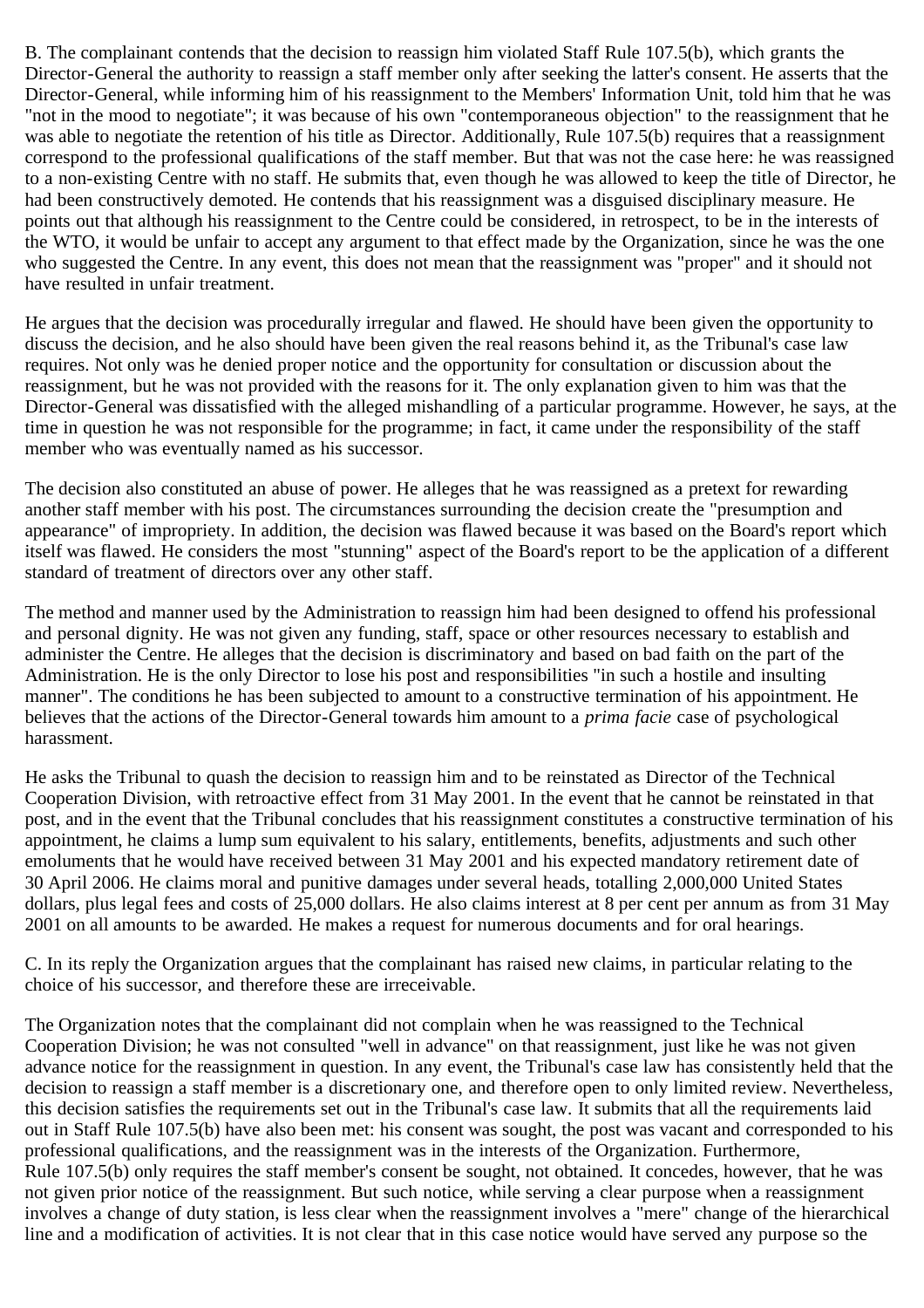lack thereof should not be seen as a flaw.

It refutes that the reassignment was tantamount to a demotion. The complainant retained his grade and status as a Director. In his previous post, although he was in charge of a larger staff, he reported to a Deputy Director-General, but in his new post he reports directly to the Director-General. It notes that to accept the argument that reassigning a Director to a position with less staff is tantamount to a demotion would mean that no qualified Director could ever be put in charge of "a promising new set-up". It denies as well that the reassignment was a disguised disciplinary measure. His dignity and good name were not disregarded by the reassignment and he has suffered no moral injury.

Lastly, it says that the plea of harassment is not based on any valid grounds and it refutes the facts that he has put forth in this regard.

The WTO objects to the complainant's request for numerous documents, stating that the documents requested are not relevant for the dispute at hand.

D. In his rejoinder the complainant states that he did not raise new claims in his complaint; he simply invited the Tribunal to make a number of "findings of fact and conclusions of law". His claims are therefore receivable.

The complainant argues that the WTO cannot justify his reassignment to the Centre without his consent simply by virtue of the fact that he did not complain when he was reassigned to the post of Director of the Technical Cooperation Division. In any event, the two reassignments are not comparable.

He denies that the Organization complied with the requirements set out in Rule 107.5(b). He says that his skills were not commensurate with those necessary for the post in question, and the WTO cannot claim to have sought his consent, particularly given the manner in which he was informed of his reassignment. It was made clear to him that the issue was closed to any discussion. The complainant notes that the Administration now admits that it failed to give him notice of the reassignment. He questions, however, on what staff rule or case law the Administration has relied when it asserted that notice of a reassignment need only be given when it involves a change of duty station; in any event, any such rule would be a breach of the principle of equal treatment. He asserts that, contrary to the Organization's point of view, there was no reason not to give him notice. He objects to the Organization's argument that the reassignment was in the interests of the WTO, as it was he who suggested the establishment of the Centre in order to retain his title of Director; the Director-General had planned to reassign him as the head of a Members' Information Unit.

The complainant states that he does not contest the Organization's right to reassign a Director to a post with a smaller staff; he objects to the fact that he was reassigned to a post with no staff at all. He maintains that his reassignment was a disguised disciplinary measure. As such, he has never been given the opportunity to defend himself properly.

He provides examples of actions he contends were taken to diminish his reputation, dignity and good name. He submits that, even if he has retained his title as Director, his "effective status" is below that of a unit head at the WTO.

E. In its surrejoinder the WTO submits that the complainant has not sustained any material damage as a result of the reassignment and it denies that the reassignment was flawed in any way. It also denies that the complainant was reassigned in order to reward another staff member with the post of Director of the Technical Cooperation Division. There is no proof that the complainant was told that he was being reassigned because he had mishandled a particular programme. It reiterates that the reassignment was not a demotion, nor was it a hidden disciplinary sanction, nor was the complainant subjected to any ill-treatment offending against his dignity.

The Organization considers that the complainant did indeed possess the skills necessary for the post in question. It adds that the post is one of "confidence" as the complainant is meant to implement a priority set out by the Director-General. On the issue of staff, it points out that although the Centre does not need a great number of staff members, its Director shall be responsible for "surveying and following the work" of a relatively large number of staff without being their hierarchical chief.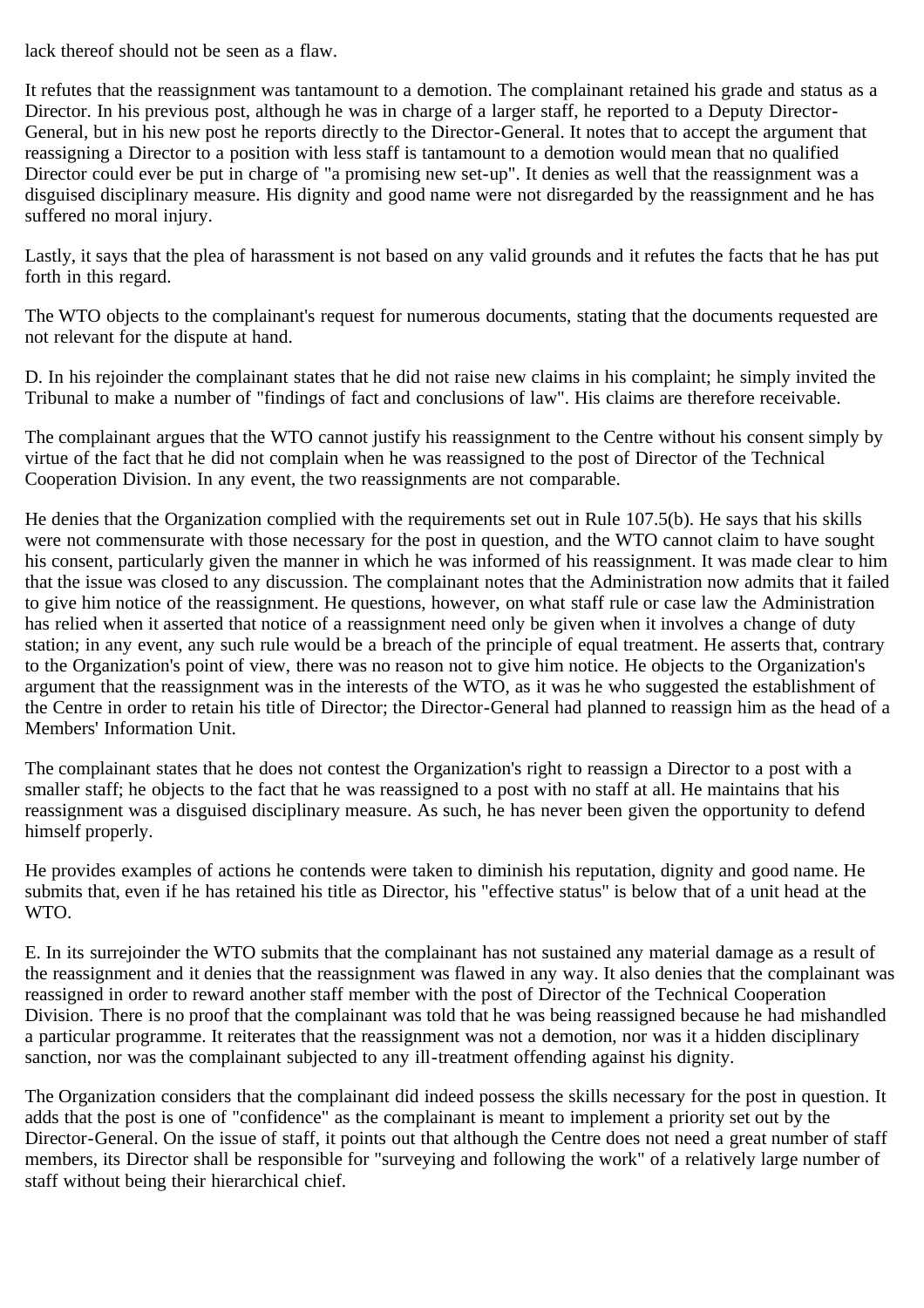## CONSIDERATIONS

1. On 31 May 2001 the complainant had a meeting with the Director-General who informed him that he would be reassigned as Head of a Members' Information Unit within the Information and Media Relations Division. Later in the day, upon the suggestion of the complainant, the Unit was renamed the Trade Information Centre with him as its Director reporting directly to the Director-General.

2. The purpose of the Centre was "to facilitate fuller participation of all Members, Observers and others wishing to join the WTO, by enhancing access to information through the use of information technologies". The complainant would also "be responsible for reviewing the functioning of the library and the services it provides with a view to recommending possible improvements in these services" to the Director-General within six months.

3. The complainant submitted a report to the Director-General on 21 June outlining a strategy for the new Centre. He did not receive any comments thereon despite reminding the Director-General's office on 4 July that a reply was essential in order that he might initiate action.

4. On 23 July he requested a review of the Director-General's decision circulated to staff on 1 June. He stated that his new position bore no relationship to his extensive responsibilities in the Organization, nor to his experience and abilities as demonstrated in his previous positions and functions. He asked for reinstatement in his previous position and compensation for injuries suffered.

5. The Director-General replied to the complainant on 1 August assuring him that he was seriously considering the proposals regarding the Centre and that a smaller staff would be needed there. He added that the new assignment was not a "disguised disciplinary measure" but rather "a reassignment in the interest of the WTO, which [he was] not prepared to review".

6. On 24 August 2001 the complainant filed an appeal with the Joint Appeals Board challenging that decision.

7. The complainant was informed on 4 April 2002 that the Director-General accepted the recommendation made by the Board on 28 March to reject his appeal.

8. In the complaint before the Tribunal the complainant seeks the following relief: that the decision of 31 May 2001 be quashed and that he be reinstated in his former position as Director of the Technical Cooperation Division with full retroactive effect from 31 May 2001; in the event that this is not possible, that he be awarded a lump sum equivalent to the salary, entitlements, benefits, adjustments and other such emoluments that he would have received between 31 May 2001 and his expected mandatory retirement date of 30 April 2006. He also claims moral and punitive damages on account of the transgressions of the WTO and its officials, as well as legal fees and costs, with interest on all sums awarded.

9. In its reply the WTO alleges that the decision to reassign the complainant did not violate the Staff Rules; the Joint Appeals Board had also so found. He was reassigned in order to materialise a priority in the announced programme of the Director-General and therefore, within the latter's discretion.

10. The WTO admits that he was not given previous notice of his reassignment; however, he was given an opportunity to comment on the terms of reference for the new set-up, within the general framework laid down by the Director-General.

11. It asserts that the new assignment corresponds to his qualifications. It did not modify his status much less demote him. He was and still is a Director at grade 11 in Geneva. Likewise, the reassignment cannot be described as a "disguised disciplinary measure", "a constructive termination of the complainant's appointment", or a move to favour another staff member or one to harass him. It did not disregard his dignity and good name, nor did it defame his personal and professional reputation.

12. The WTO contests the admissibility of the complainant's claim concerning the fact that his reassignment was motivated by an intention of the Director-General to favour the complainant's successor and since this matter was not raised before the Joint Appeals Board, the Tribunal should not entertain it.

13. The reassignment of the complainant from the position of Director of the Technical Cooperation Division to Director of the Trade Information Centre was, on the face of it, a lawful exercise of the Director-General's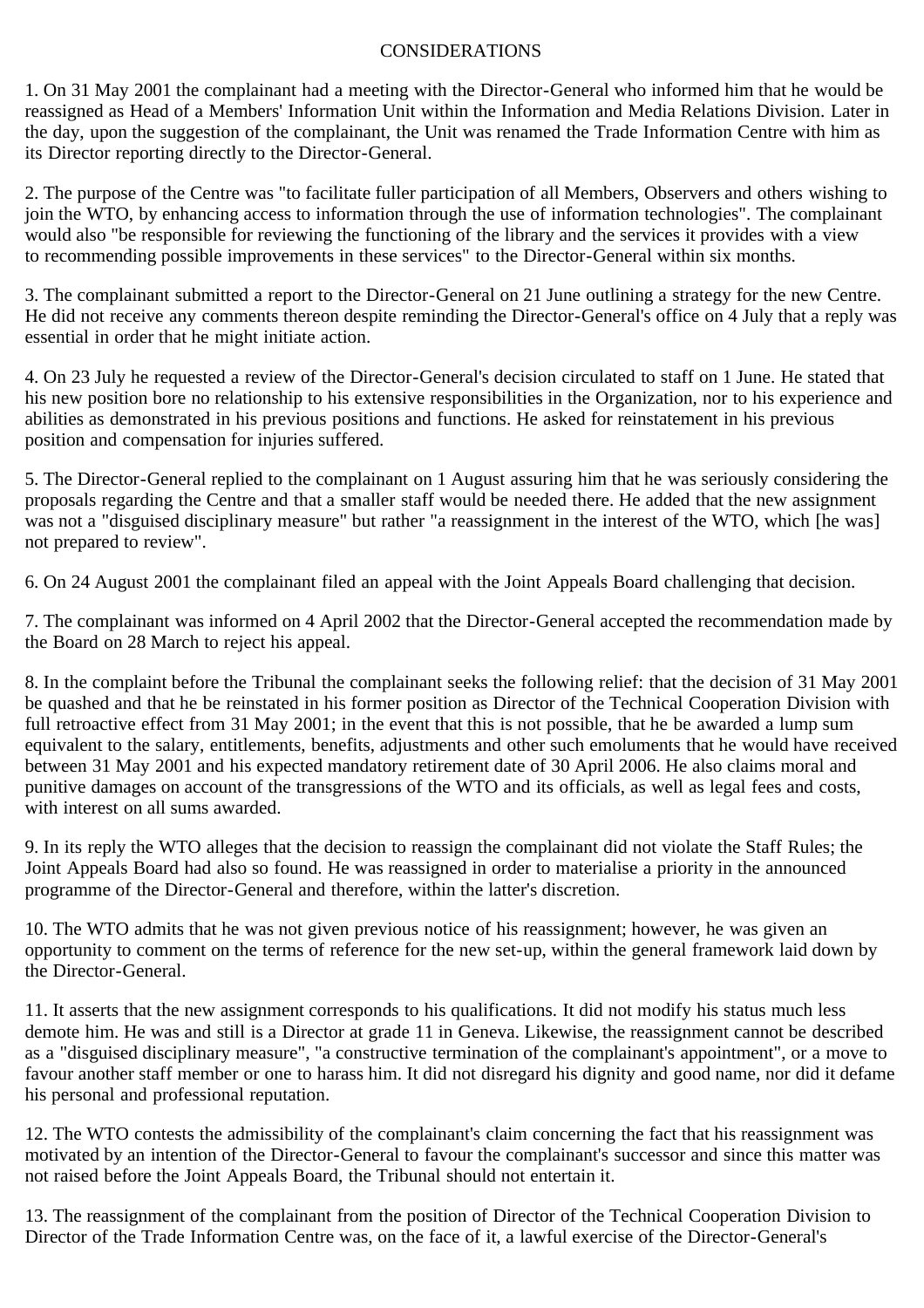discretionary power of appointment pursuant to Staff Regulation 3.2 which provides that:

"Pursuant to Article VI:3 of the WTO Agreement, the Director-General shall appoint the staff members of the WTO and shall determine their duties and conditions of service in accordance with the *Staff Regulations* and *Staff Rules*. The Director-General may assign staff members to any of the activities of the WTO which are compatible with their qualifications."

14. Time and again, the Tribunal has upheld administrative decisions, especially those affecting the personnel, on the broad ground of promoting the interests of the Organization. In this case, the reason given by the Director-General for the complainant's reassignment was "in order to improve efficiency and administrative structures relating to the Secretariat's technical assistance activities". On the assumption that the head of an Organization is the best judge of how to promote its interests, the Tribunal has accorded him/her a wide latitude of executive discretion and has allowed itself only very limited review.

15. While the authority of the Director-General to make appointments and effect changes in assignments is extensive, it is nevertheless limited by certain procedural constraints. These are specified in Staff Rule 107.5(b) which provides as follows:

"The Director-General may, after seeking the staff member's consent and in the interests of the WTO, reassign a staff member to a vacant position at the staff member's grade or to a position at a lower grade which corresponds to the professional qualifications of the staff member. Such an assignment shall have no effect on the staff member's administrative status."

16. The crux of the complaint is the alleged violation by the Organization of the procedural safeguards laid down in Staff Rule 107.5(b). As the complainant stated in his appeal to the Joint Appeals Board: "[he is] not challenging the Director-General's discretion on transfers as such. Rather, [he is] challenging - indeed, strenuously objecting to the 'process' that was used."

17. Under the relevant staff rule, the Director-General must first seek the *consent* of the staff member concerned. Unlike other rules, it is not sufficient merely to inform or give notice to the person concerned. His consent must be sought. In effect, it is tantamount to informing him of the reassignment to be made, the reason therefor, and to giving him an opportunity to be heard.

18. In its reply the Organization admits that: the complainant was not given previous notice of his reassignment; he was not consulted either on the principle of that decision or on the broad lines of the new set-up; and he was not given a job description. In addition, the opportunity to comment on his new assignment was inadequate.

19. In the present case the tenets of due process were not observed, nor were the explicit requirements of the relevant staff rule. The Tribunal has previously stated that "whether or not there is a specific provision in the Staff Rules, as a matter of contractual obligation the Administration ought not to take a decision injuriously affecting a staff member's career without first, as a matter of natural justice, giving him the reasons for the decision and getting his response" (see Judgment 631, under 28).

20. In one case, the Tribunal conceded that the Organization's own interests are paramount, "but it must still, for the sake of proper management and mutual confidence, treat its staff fairly […]. It must give him a statement of the reasons for the transfer and the opportunity of responding" (see Judgment 1234, under 19).

21. Considering the complainant's length of service (12 years with the Organization), the absence of any report of misconduct or unsatisfactory performance on his part, or any indication of urgency that might have justified a sudden, unheralded management decision to reassign him, the action of the Director-General was flawed by procedural irregularity. The affront to the dignity and personal feelings of the complainant warrant redress in the form of damages which the Tribunal sets at 10,000 Swiss francs. There is, however, no evidence that the reassignment of the complainant was a disguised disciplinary measure of any kind.

22. There is no merit to his other pleas about substantive flaws in the exercise of the discretionary power and authority of the Director-General to reassign a staff member or to his claim to be reinstated to his former position.

23. The impugned decision shall be quashed. Having partially succeeded, the complainant is entitled to costs in the amount of 3,000 francs.